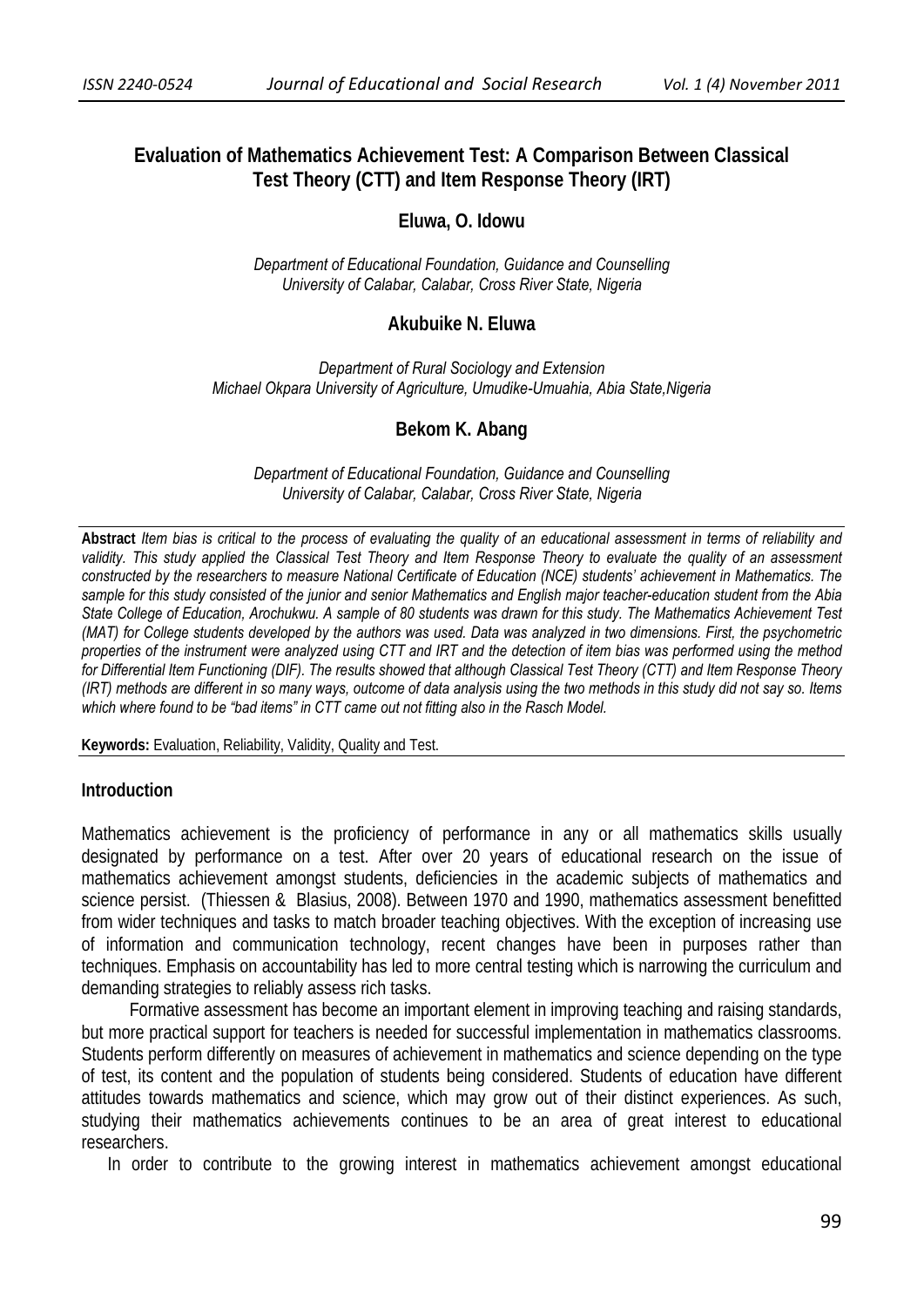researchers, a mathematics achievement test was developed by the researchers in an effort to study the dismal performance of the teacher-education graduates in the mathematics portion of the National Certificate of Education's examination for teachers (NCE). The developed assessment is in line with the objectives of the mathematics curriculum of the colleges of education and in consonance with the mathematics ability required in the NCE programme. It is hoped that the performance of our students in this achievement test will predict their performance in the mathematics portion of their NCE examination.

 Classical test theory (CTT) and item response theory (IRT) are commonly perceived as representing two very different measurement frameworks. Although CTT has been used for most of the time by the measurement community, in recent decades IRT has been gaining ground, there by becoming a favorite measurement framework. The major arguments against CTT are its rather weak theoretical assumptions which make CTT according to Hambleton & Jones (1993), easy to apply in many testing situations. In their views, the person statistic is item dependent and the item statistics such as item difficulty and item discrimination are sample dependent. On the other hand, IRT is more theory grounded and models the distribution of examinees' success at the item level. As its name implies, IRT mainly focuses on the item-level information in contrast to CTT's principal focus on test-level information. The IRT framework includes a group of models, and the applicability of each model in a particular situation depends on the nature of the test items and the practicality of different theoretical assumptions about the test items.

 Measurement is central to the construction of a quality student assessment even in the case of a classroom-designed or non-standardized assessments instrument. Measuring variables are one of the necessary steps in the research process. Therefore, the main objectives of the present study was to analyze the psychometric properties of the mathematics achievement instrument developed and administered on two different groups of students in order to established the validity and reliability of the instrument using CTT and IRT framework. The study also determined the Differential Item Functioning (DIF) for each item. The test that measured achievement in college mathematics is criterion-referenced so that test scores directly conveyed level of competence in defined mathematics domain.

#### **Theoretical Framework**

### **Basic Tenets of IRT, CTT, and DIF**

The tenets of Item Response Theory (IRT) are based on two basic assumptions. First, a more able person should have greater probability of success on assessment items than a less able person. Secondly, any person should always be more likely to do better on an easier item than on a more difficult one. IRT assumes item difficulty is the characteristics influencing a person response, and person ability is the characteristics influencing item difficulty estimates (Linacre, 1999). Thus, careful considerations should be given to the construction of assessments. Items should be written clearly and concisely such that they are not vulnerable to guessing. On the other hand, Classical Test Theory (CTT) emphasizes that item parameter should form the basis of assessing academic achievement.

 CTT depends largely on the characteristics of the testes and thus item difficulty fluctuates depending on whether the population taking the test possesses certain ability.

 In evaluating the quality of an assessment tool, a discussion of reliability and validity is essential. The reliability is the degree to which an instrument consistently measures the ability of an individual or group while validity is the degree to which an instrument measures what it is intended to measure. The CTT provides a very simple way of determining the validity and reliability of a test. By subjecting the whole test results to simple statistical tests, one can determine the validity and reliability of the test. In the same view, IRT offers a more complex but more reliable way of determining validity and reliability of test. Thus, if the focus of CTT is on the test as a whole, IRT focuses on each item and each individual test taker.

Furthermore, latent trait models in test construction are utilized for purposes of constructing equivalent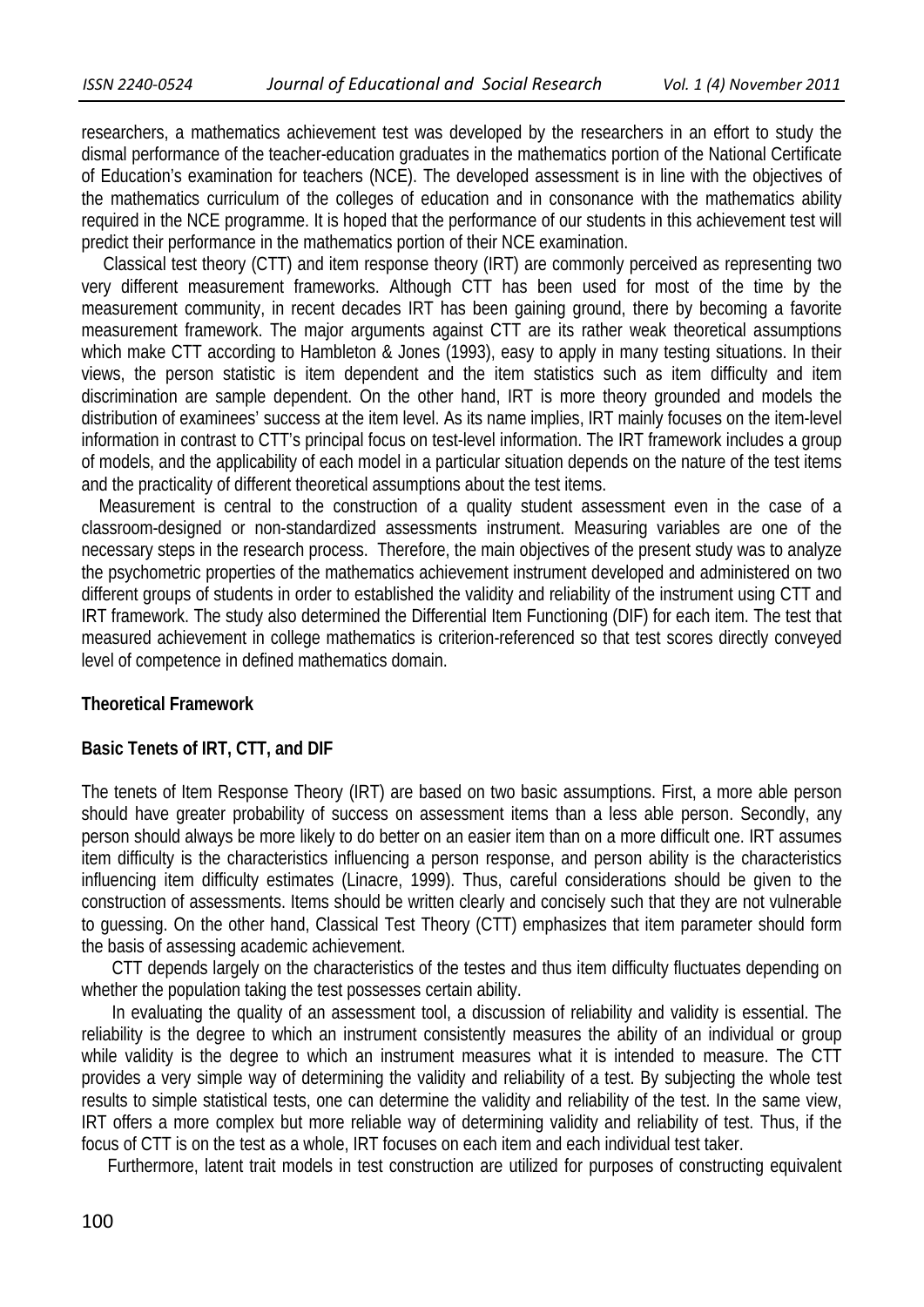test forms, developing tests that discriminate between ability levels, and improving customized test system. If a test item has different connotative meanings for different groups, then examinees' performance on that item may be subject to sources of variation that are unrelated to ability level. This refers to differential item function and can cause item bias (Crocker & Algina, 1986). IRT can also be used to investigate item bias. A set of items is considered unbiased if all subpopulations are equally affected by the same sources of variance, thus producing similar ICCs for both groups (Cole & Moss, 1985). In order words, set of items is considered unbiased if a source of irrelevant variance does not give an unfair advantage to one group over another (Scheuneman, 1979).

 Unfortunately, the investigation of item bias is not that clear cut. IRT, as well as chi-square and item difficulty, can flag items as biased even if they are not (Park & Lautenschlager, 1990).More so, multidimensionality can be mistaken for item bias with IRT as a result of differences among ICCs. ICC differences can occur even when item bias does not exist. This distinction can indicate that items are not unidimensional.

 Differential Item Functioning (DIF) detection procedures can investigate the effects achievement tests have on different sub- populations (Zwick, Thayer, & Mazzeo, 1997). Some research has evaluated DIF analysis methods that involve matching examinees' test scores from two groups and then comparing the item's performance differences for the matched members (Zwick et al., 1997; Ackerman & Evans, 1994). Such nonparametric detection methods include the Mantel-Haenzsel procedure and Shealy and Stout's simultaneous item bias (SIBTEST) procedure. These procedures, however, lack the power to detect nonuniform DIF which may be even more important when dealing with polytomous items due to the multiple ways in which item scores can interact with the total score (Spray & Miller, 1994). There is also the newer procedure of detecting item bias, the Item Response Theory Likelihood-Ratio Test for Differential Item Function (IRTLRDIF). Of all of the procedures available for DIF detection and measurement, IRT-LR procedure posits several advantages over its rivals. IRT-LR procedures involve direct tests of hypotheses about parameters of item response models, and may detect DIF that arises from differential difficulty, differential relations with the construct being measured, or even differential guessing rates (Thissen, 2001). This is the reason why the researchers used this method in the detection of item bias.

### **Method**

## **Participants**

A total of 80 students (34 mathematics majors, 46 English majors) completed the mathematics achievement test during the ending period of the 2nd semester, school year 2008-2009.

### **Measure**

The mathematics achievement test, a multiple-choice assessment designed to measure college students' mathematics ability was administered. The instrument comprised of 40 multiple choice items with five answer choices. The achievement test was trial tested with two groups of junior and senior teacher-education students who were not participating in the study. Mathematics majors comprised the first group while the second group was all English majors. The items on the achievement test were categorized into five content domains: Patterns and relations, equations and distances, geometric and trigonometric, shapes, areas and volumes and combinatory and probability. For all domains, the underlying construct of teacher-education mathematics remains the same; thus, the theoretical framework of unidimensionality is upheld. The test was content validated by a mathematics professor in the college of education in the same school. Suggestions were taken and the test was revised accordingly.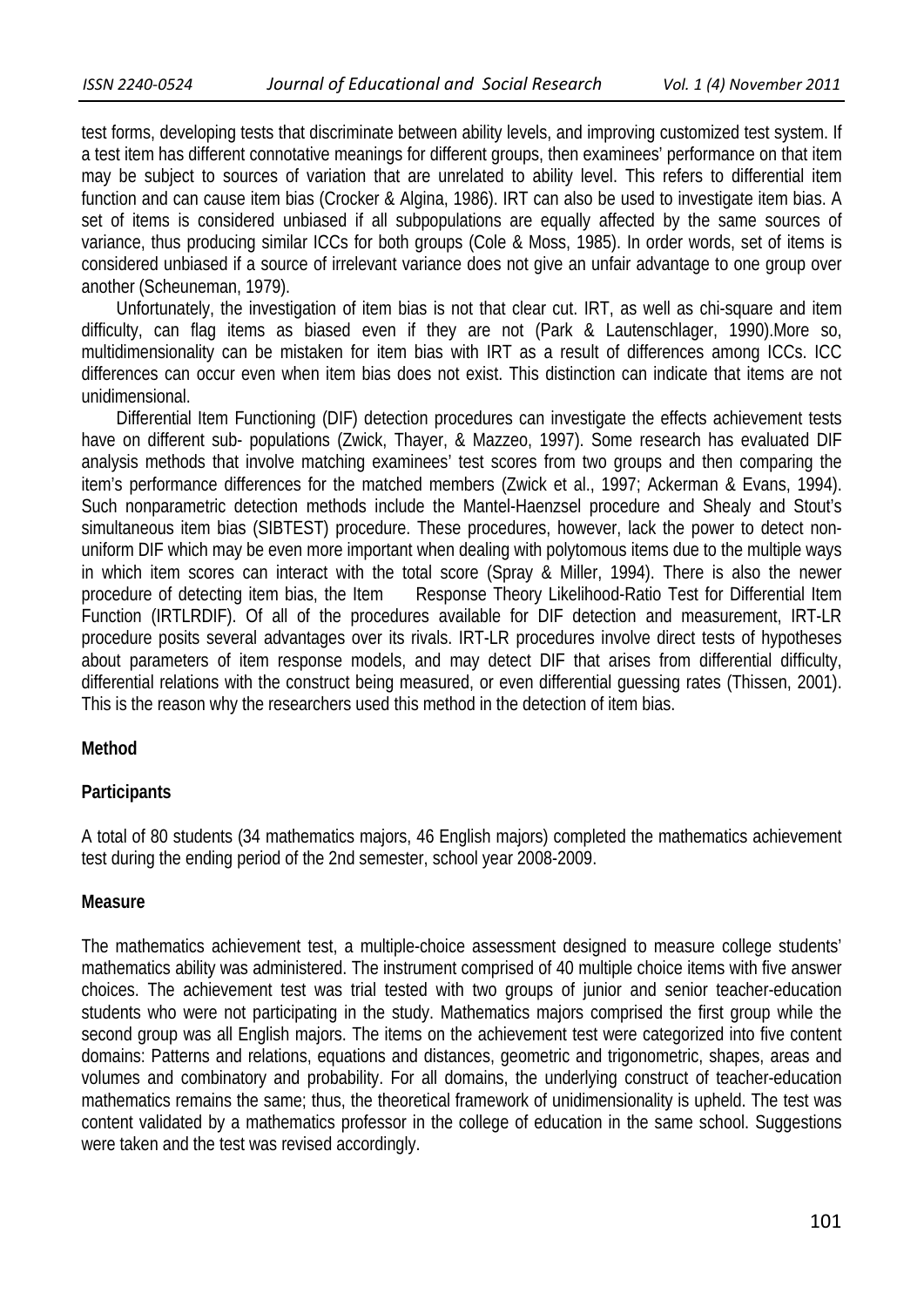# **Procedure**

The teachers in the colleges administered the test for the senior students while teachers of the junior students were the ones who conducted the test for the junior level. The students were given the test after receiving specific instruction for the test. The test was administered simultaneously for the two groups of students. The students completed the test for two hours under the supervision of their teachers. The purpose of the teacher-proctors monitoring of the test was to minimize measurement errors that could arise during the actual test.

# **Data Analysis**

Two sections of analysis were done to establish psychometric properties. First is using the classical test theory steps which include the item analysis. Microsoft Excel was used for the analyses and computations involved in the CTT analysis. SPSS software was also used to determine reliability of the test. Secondly, item response theory method was employed to calibrate for item and person difficulties. WINSTEPS' Bigsteps software was used for this analysis. The third and last part is the presentation of the Differential Item Functioning as a result of the IRTLRDIF analysis. To detect for item biased with regards to different groups of students, DIF test was conducted using software for the computation of the statistics involved in Item Response Theory Likelihood-Ratio Tests. The software was downloaded from the website of L.L. Thurstone Psychometric Laboratory based at University of South Carolina, Chapel Hill.

## **Results**

This section is divided into three parts. First is the presentation of the psychometric properties of the mathematics achievement test. The validity and reliability analyses presented here were done following both Classical Test Theory (CTT) and Item Response Theory (IRT). The statistical package for Social Sciences (SPSS 15) was used to perform the analyses according to CTT. Secondly, the presentation of IRT analyses, where the software WINSTEPS' BIGSTEPS was utilized to estimate students' abilities and item difficulty for the test as well as the goodness of fit of the items. What follows are the statistical tools to analyze the data. Thus, the interpretation of data analyses can only be as good as the quality of measures (Bond & Fox, 2001). Although many testing and measurement textbooks present classical test theory as the only way to determine the quality of an assessment, the IRT offers a sound alternative to the classical approach. Because CTT is rooted in a process of dependability rather than measurement, it does not rely on item difficulty variable for precision and calibration or on total score for indicating the measured ability (Sirotnic, 1987). Thus, the weaknesses of CTT have caused IRT to gain the attention of researchers since it makes allowances where CTT does not (De Ayala, 1993; Welch & Hoover, 1993).

## **Reliability**

The internal consistency of the test was found to be high with a Cronbach's alpha value of .77. This value indicates a good reliability for the achievement test. Aside from internal consistency, Split-half method was also performed resulting to a Guttman coefficient of .72, a value that indicates internal consistencies of the responses in the test. Finally, Kuder-Richardson, KR20 was also used to determine internal consistency with a value of .90.

# **Item Difficulty and Discrimination**

Each item's difficulty and discrimination index were determined using the classical test theory. It shows that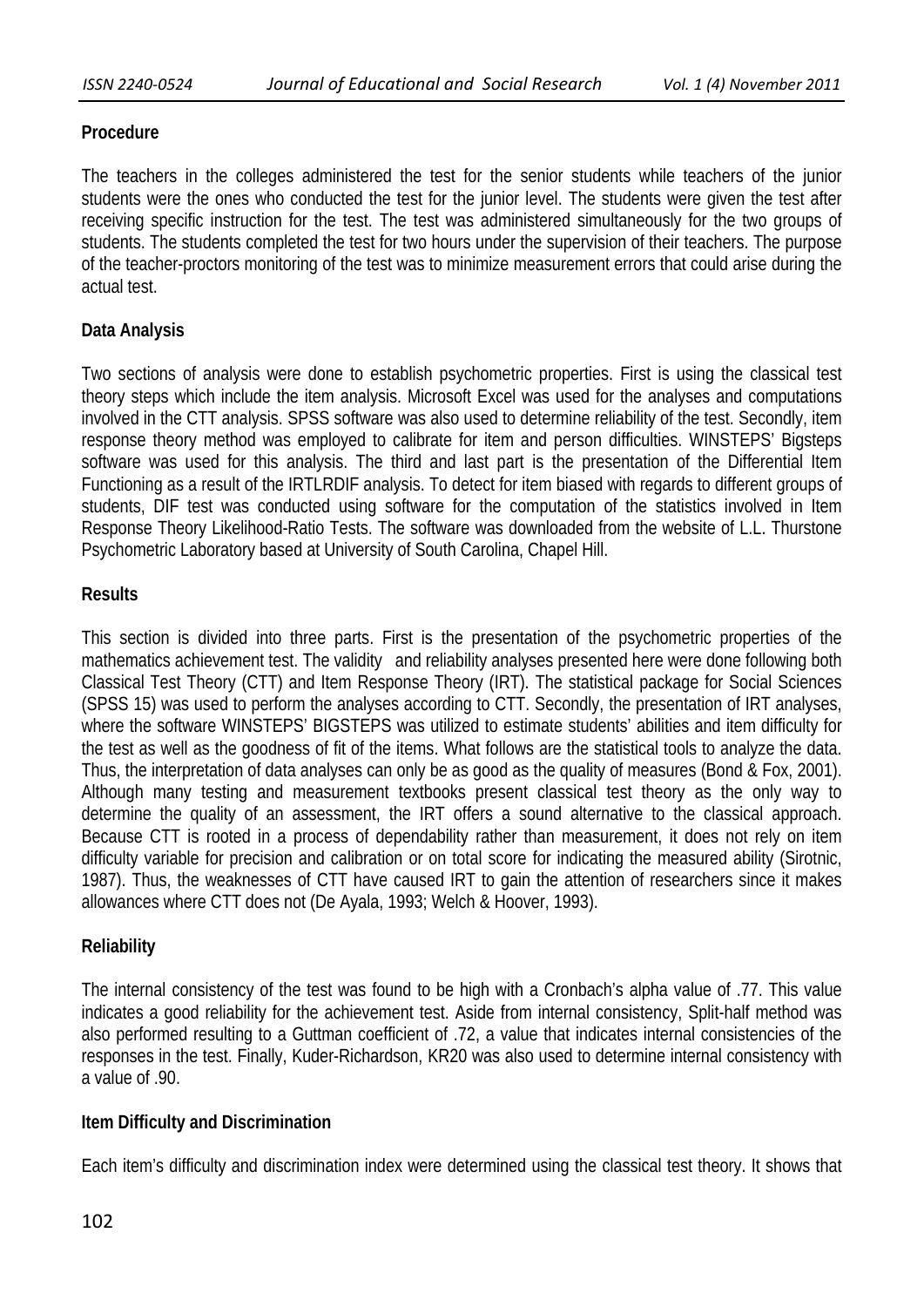27 (73%) of the items are average items. The remaining 27% belong to difficult and easy items. It could be implied from this result that the achievement test was fairly difficult because more than half of the students got the most of the items correctly. But, considering that the examinees were mathematics and English majors, the result could also mean that they really have the ability to answer even difficult items. English and Mathematics majors have rigid qualifying test to proceed with their field of specialization. Thus, to be able to major in Mathematics or English, the students must have attained an above average score in the university entrance examination test. Of the 37 items considered in the test, only 3 or 8% come up to be poor items. These items were rejected. Only two items (marginal items) need to be improved. Thirty or 81% of the items were either good or very good items. This only means that generally the items for the achievement test truly represent the learning ability of the test takers because most of the items can discriminate well between the high and low performing groups.

## **One Parameter-Rasch Model**

The Rasch model was applied to the responses of 80 students to the achievement test in its original form of forty multiple-choice items. First, the item and person separation and reliability were examined prior to any interpretations of the data. The person separation and reliability values for the pilot data were 1.84 and 0.77 respectively. This person separation indicates the number of groups the students can be separated into according to their abilities. So, in this case there are approximately two different levels of performance in the sample. Likewise, the item separation and reliability for the trial data was 4.4 and 0.95, respectively as shown in Table 1. Considering the moderate sample size, person and item reliabilities are acceptable for the analysis to continue.

|                                                                                       | <b>RAW</b><br><b>SCORE</b>                                                                           | <b>COUNT</b> | <b>MEASURE</b> | <b>MODEL</b><br><b>ERROR</b> |              | <b>INFIT</b> | <b>OUTFIT</b> |             |  |  |  |
|---------------------------------------------------------------------------------------|------------------------------------------------------------------------------------------------------|--------------|----------------|------------------------------|--------------|--------------|---------------|-------------|--|--|--|
|                                                                                       |                                                                                                      |              |                |                              | <b>MNSQ</b>  | <b>ZSTD</b>  | <b>MNSQ</b>   | <b>ZSTD</b> |  |  |  |
| <b>MEAN</b>                                                                           | 18.6                                                                                                 | 37.0         | .01            | .40                          | 1.00         | $\Omega$     | .97           | $-2$        |  |  |  |
| S.D.                                                                                  | 5.4                                                                                                  | $\Omega$ .   | .83            | .02                          | .20          | 1.1          | .33           | 1.0         |  |  |  |
| MAX.                                                                                  | 30.0                                                                                                 | 37.0         | 1.88           | .47                          | 1.49         | 2.5          | 2.11          | 2.5         |  |  |  |
| MIN.                                                                                  | 7.0                                                                                                  | 37.0         | $-1.88$        | .38                          | .59          | $-2.5$       | .41           | $-2.2$      |  |  |  |
| <b>REAL</b>                                                                           | <b>RMSE</b><br>1.75<br>ADJ.SD<br>.72 SEPARATION<br><b>PERSON</b><br><b>RELIABILITY</b><br>.75<br>.41 |              |                |                              |              |              |               |             |  |  |  |
| MODEL RMSE<br>.40<br>ADJ.SD<br>SEPARATION<br>1.84<br>PERSON RELIABILITY<br>.77<br>.73 |                                                                                                      |              |                |                              |              |              |               |             |  |  |  |
| S.E. OF PERSON MEAN<br>.09                                                            |                                                                                                      |              |                |                              |              |              |               |             |  |  |  |
| SUMMARY OF 37 MEASURED (NON-EXTREME) ITEMS                                            |                                                                                                      |              |                |                              |              |              |               |             |  |  |  |
|                                                                                       | <b>RAW</b><br><b>SCORE</b>                                                                           | <b>COUNT</b> | <b>MEASURE</b> | <b>MODEL</b><br><b>ERROR</b> | <b>INFIT</b> |              | <b>OUTFIT</b> |             |  |  |  |
|                                                                                       |                                                                                                      |              |                |                              | <b>MNSQ</b>  | <b>ZSTD</b>  | <b>MNSQ</b>   | <b>ZSTD</b> |  |  |  |
| <b>MEAN</b>                                                                           | 40.1                                                                                                 | 80.0         | .00.           | .28                          | 1.00         | $\cdot$ 1    | .97           | $-1$        |  |  |  |

## **Table 1. Summary of Measure Persons**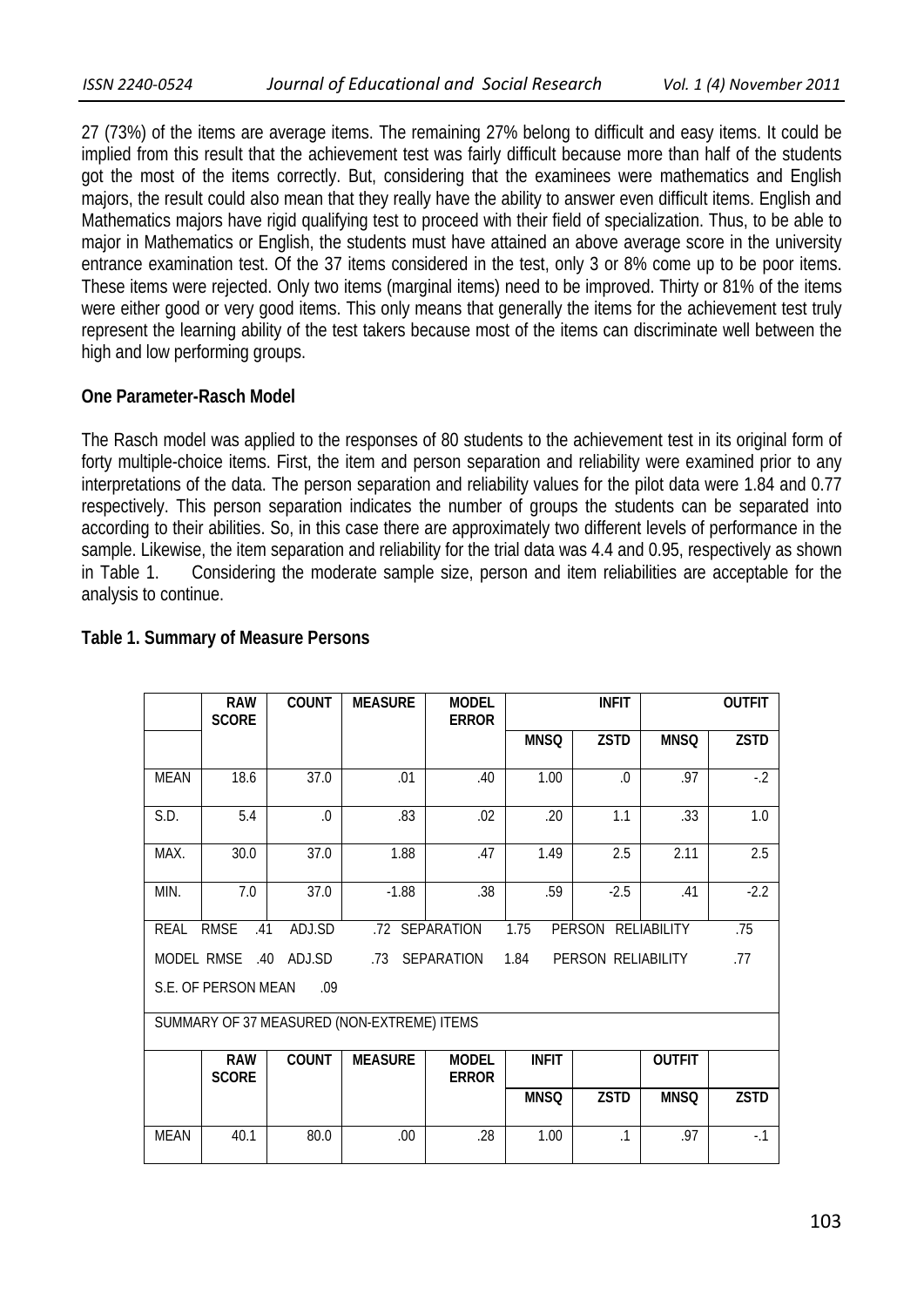| S.D.                                                                     | 18.4               | $0.$            | 1.26    | .04               | .07         | .7            | .15         | .8     |  |
|--------------------------------------------------------------------------|--------------------|-----------------|---------|-------------------|-------------|---------------|-------------|--------|--|
|                                                                          |                    |                 |         |                   |             |               |             |        |  |
| MAX.                                                                     | 72.0               | 80.0            | 2.82    | .44               | 1.16        | 1.9           | 1.50        | 1.9    |  |
|                                                                          |                    |                 |         |                   |             |               |             |        |  |
| MIN.                                                                     | 6.0                | 80.0            | $-2.43$ | .24               | .84         | $-1.3$<br>.74 |             | $-1.6$ |  |
|                                                                          |                    |                 |         |                   |             |               |             |        |  |
| RFAI                                                                     | .28<br><b>RMSE</b> | ADJ.SD          |         | 1.23 SEPARATION   | 4.33        | <b>ITEM</b>   | RELIABILITY | .95    |  |
| MODEL RMSE<br>.28<br>ADJ.SD<br>SEPARATION<br><b>ITEM</b><br>1.23<br>4.40 |                    |                 |         |                   |             | RELIABILITY   | .95         |        |  |
| <b>ITEM MEAN</b><br>S.E. OF<br>.21                                       |                    |                 |         |                   |             |               |             |        |  |
| <b>WITH</b>                                                              |                    | 3 EXTREME ITEMS | $=$     | 40 ITEMS          | MEAN<br>.41 | S.D.          | 1.88        |        |  |
| RFAI                                                                     | <b>RMSE</b><br>.47 | ADJ.SD          |         | 1.82 SEPARATION   | 3.82        | <b>ITEM</b>   | RELIABILITY | .94    |  |
| MODEL RMSE                                                               | .47                | ADJ.SD          | 1.82    | <b>SEPARATION</b> | 3.84        | <b>ITEM</b>   | RELIABILITY | .94    |  |
|                                                                          |                    |                 |         |                   |             |               |             |        |  |

#### MAXIMUM EXTREME SCORE: 3 ITEMS

All items fit the expectations of the Rasch model. In other words, all items had ZSTD infit and/or outfit statistics between -2 and 2 as shown in Table 2. The item map [on which stems are indicated on the left side and students are indicated by their number] was examined for gaps where a number of students were located along the continuum without items targeted at that ability level (see Figure 1 for circles indicating gaps).

 Inserting items reflecting corresponding levels of difficulty provides more accurate measures of student abilities at these levels. Notice there are gaps between item 27 and item 23 with five students falling in this ability range. Similarly, 12 students fall in the gap between items 31 and 38, and so on. Addition of items at these difficulty levels will provide more precise measures for students at this ability levels.

| Entry  | Raw   | Count | Measure | Model | Infit |                | Outfit |                | <b>Ptbis</b> |                           |
|--------|-------|-------|---------|-------|-------|----------------|--------|----------------|--------------|---------------------------|
| Number | score |       |         | error | Mnsq  | Zstd           | Mnsq   | Zstd           | Corr.        | Items                     |
| 7      | 72    | 80    | $-2.43$ | .38   | 1.10  | .3             | 1.50   | 1.0            | $A - 01$     | Item $7$ ; Item $7:7-7$   |
| 5      | 45    | 80    | $-0.29$ | .24   | 1.16  | 1.9            | 1.22   | 1.9            | <b>B.08</b>  | Item $5$ ; Item $5:5-5$   |
| 26     | 11    | 80    | 2.09    | .34   | 1.12  | .5             | 1.19   | .5             | C.08         | Item 26 ; Item 26 : 26-26 |
| 10     | 39    | 80    | .05     | .24   | 1.09  | 1.1            | 1.14   | 1.4            | D.17         | Item 10 ; Item 10: 10-10  |
| 35     | 36    | 80    | .23     | .24   | 1.09  | 1.0            | 1.14   | 1.3            | E.18         | Item 35 ; Item 35 : 35-35 |
| 16     | 67    | 80    | $-1.84$ | .31   | 1.05  | $\overline{3}$ | 1.13   | .4             | F.11         | Item 16 ; Item 16 : 16-16 |
| 8      | 20    | 80    | 1.26    | .28   | 1.10  | .7             | .98    | $-1$           | G.21         | Item $8$ ; Item $8:8-8$   |
| 11     | 39    | 80    | .05     | .24   | 1.06  | $\overline{J}$ | 1.09   | $9$            | H.21         | Item 11; Item 11 : 11-11  |
| 25     | 52    | 80    | $-71$   | .25   | 1.06  | .7             | 1.05   | $.4\,$         | 1.18         | Item 25 ; Item 25 : 25-25 |
| 32     | 44    | 80    | $-23$   | .24   | 1.06  | 8.             | 1.03   | $\overline{2}$ | J.21         | Item 32 ; Item 32 : 32-32 |
| 12     | 31    | 80    | .53     | .25   | 1.06  | .6             | 1.05   | $.4\,$         | K.22         | Item 12 ; Item 12: 12-12  |
| 30     | 54    | 80    | $-.84$  | .25   | 1.02  | $\cdot$        | 1.05   | $\cdot$ 3      | L.21         | Item 30; Item 30: 30-30   |
| 38     | 47    | 80    | $-.41$  |       | 1.04  | .5             | 1.01   | $. -1$         | M.23         | Item 38 ; Item 38 : 38-38 |
| 20     | 53    | 80    | $-0.77$ | .24   | 1.03  | $.4\,$         | 1.01   | $-1$           | N.21         | Item 20; Item 20: 20-20   |
| 36     | 39    | 80    | .05     | .26   | 1.03  | $.4\,$         | 1.03   | $-2$           | O.25         | Item 36 ; Item 36 : 36-36 |
| 17     | 56    | 80    | $-.97$  | .25   | 1.01  | $.3\,$         | .99    | $-.3$          | P.21         | Item 17 ; Item 17 : 17-17 |
| 34     | 35    | 80    | .29     | .24   | 1.01  | $\cdot$ 1      | .99    | $-6$           | Q.28         | Item 34 ; Item 34 : 34-34 |
| 6      | 25    | 80    | .91     | .26   | 1.00  | $\cdot$ 1      | .99    | $-2$           | R.28         | Item $6$ ; Item $6:6-6$   |
| 31     | 52    | 80    | $-0.71$ | .29   | 1.00  | .0             | .97    | $-0.3$         | S.26         | Item 31 ; Item 31 : 31-31 |
| 23     | 58    | 80    | $-1.10$ | .26   | 1.00  | 0.             | .94    | $-6$           | r.25         | Item 23 ; Item 23 : 23-23 |
| 15     | 17    | 80    | 1.50    | .29   | .99   | 0.             | .87    | $-2$           | q.30         | Item 15 ; Item 15 : 15-15 |
| 9      | 71    | 80    | $-2.29$ | .36   | .99   | $\Omega$       | .93    | $-.3$          | p.16         | Item $9$ ; Item $9:9-9$   |

### **Table 2. Item Statistics Misfits Order**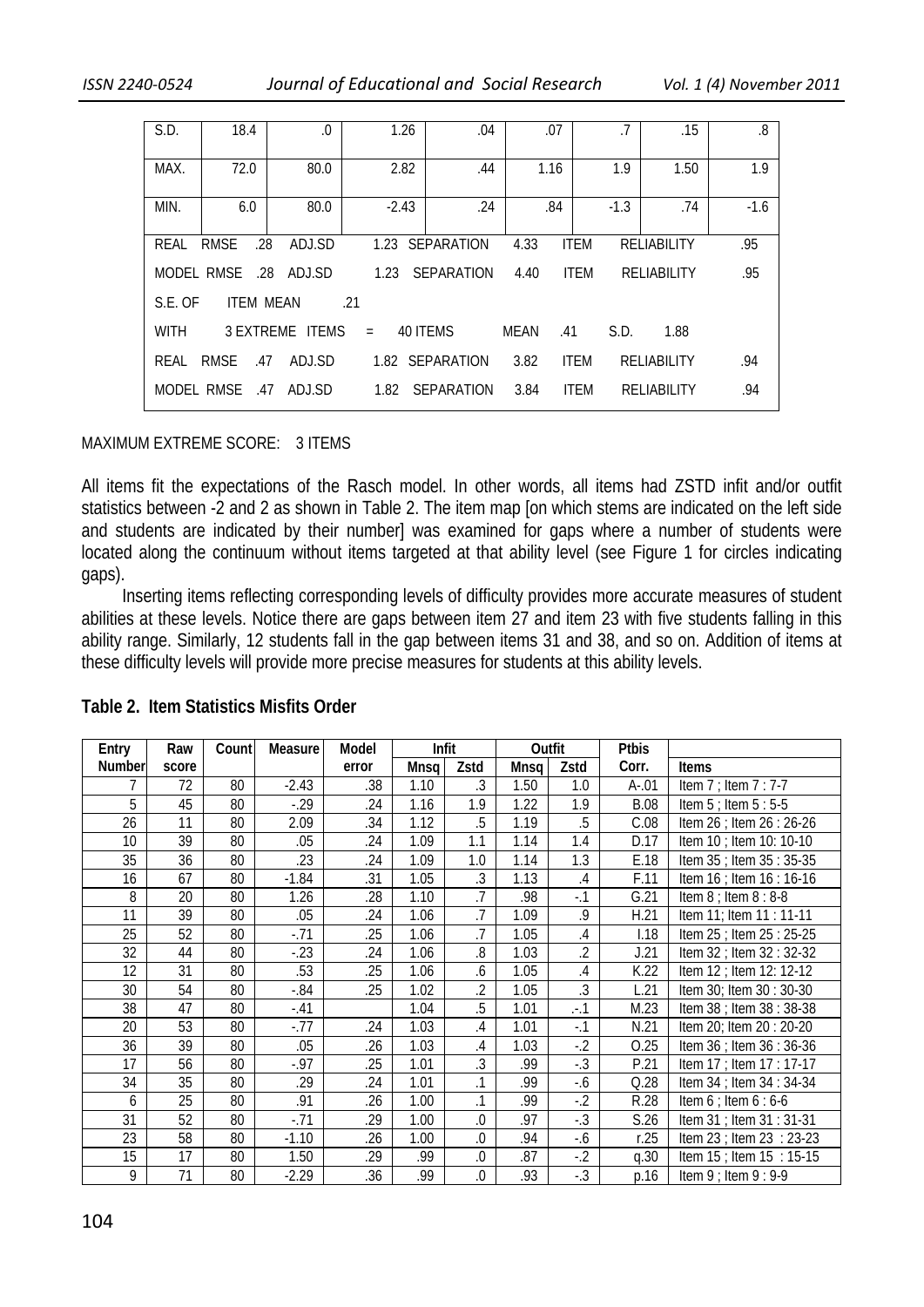| 40             | 22  | 80  | 1.11    | .27 | .97  | $-1$           | .94 | $-7$   | 0.30 | Item $40$ ; Item $40:40-40$   |
|----------------|-----|-----|---------|-----|------|----------------|-----|--------|------|-------------------------------|
| 29             | 24  | 80  | .97     | .26 | .93  | $-.3$          | .90 | $-.3$  | n.34 | Item $29$ ; Item $29:29-29$   |
| 14             | 47  | 80  | $-.41$  | .24 | .96  | $-0.9$         | .97 | $-.3$  | m.35 | Item 14 : Item 14 : 14-14     |
| 33             | 27  | 80  | .78     | .25 | .95  | $-.4$          | .95 | $-7$   | 1.33 | Item 33 ; Item 33 : 33-33     |
| 22             | 15  | 80  | 1.68    | .30 | .95  | $-.3$          | .83 | $-.4$  | k.32 | Item 22 ; Item 22 : 22-22     |
| 27             | 64  | 80  | $-1.56$ | .29 | .95  | $-.3$          | .89 | $-.4$  | .27  | Item 27 ; Item 27 : 27-27     |
| 21             | 15  | 80  | 1.68    | .30 | .92  | $-.3$          | .85 | -.6    | i.33 | Item 21 ; Item 21 : 21-21     |
| $\overline{2}$ | 30  | 80  | .59     | .25 | .94  | $-0.8$         | .94 | $-5$   | h.37 | Item $2$ ; Item $2:2-2$       |
| 3              | 15  | 80  | 1.68    | .30 | .94  | $-.3$          | .77 | $-9$   | q.36 | Item $3$ ; Item $3:3-3$       |
| 4              | 66  | 80  | $-1.74$ | .31 | .93  | $-.3$          | .75 | $-9$   | f.30 | Item $4$ ; Item $4:4-4$       |
| 24             | 6   | 80  | 2.82    | .44 | .91  | $-2$           | .80 | $-.4$  | e.26 | Item $24$ : Item $24$ : 24-24 |
| 19             | 52  | 80  | $-71$   | .25 | .90  | $-1.1$         | .84 | $-1.2$ | d.38 | Item 19 ; Item 19 : 19-19     |
| 13             | 65  | 80  | $-1.65$ | .30 | .90  | $-6$           | .76 | $-1.0$ | c.34 | Item 13 ; Item 13 : 13-13     |
|                | 52  | 80  | $-.71$  | .25 | .90  | $-1.1$         | .81 | $-1.4$ | b.40 | Item $1$ ; Item $1:1-1$       |
| 37             | 22  | 80  | 1.11    | .27 | .84  | $-1.3$         | .74 | $-1.6$ | a.49 | Item 37 ; Item 37 : 37-37     |
| <b>MEAN</b>    | 40. | 80. | .00     | .28 | 1.00 | $\cdot$ 1      | .97 | $-.1$  |      |                               |
| S.D.           | 18. | 0   | 1.26    | .04 | .07  | $\overline{7}$ | .15 | 8.     |      |                               |

The item map was also used to examine whether the difficulty of items were spread across all five content domains: Patterns and relations, equations and distances, geometric and trigonometric, shapes, areas and volumes and combinatory and probability. It can be deduced from the resultant item map that the difficulty of the items are well-distributed across the domains.

## **Differential Item Functioning Analysis**

The result of the IRTLRDIF procedure for all the achievement test items is shown in Table 2. The significant tests for items 3, 4, 7, 8 11, 36, 38 and 40 indicated DIF. English majors are more likely to respond in the lower score categories of item 3 as evidenced by the chi-square value (*χ2*= 5.5, df =3) greater than the critical value of  $X^2 = 3.84$ . Similar significant values can be observed on items 4, 7, 8, 11, 36, 38 and 40 with computed chi-square values of 6.4, 4.9, 4.6, 3.9, 8.1, 14.11, and 5.5, respectively. This result indicates that the difficulty of the items functions differentially across the two groups, and as a result, the English and Mathematics major examinees may have different probabilities of getting the same scores. On the other hand, upon close examination of the items, it could possibly mean that these particular items' concepts were not discussed in depth for the English majors. Nevertheless, all of these items with DIF are flagged for revision or rephrasing in a way that should be balanced for both groups of students.

### **Discussion and Conclusion**

Based on the test results, the researchers revisited all items flagged for review in the IRT analysis. Item 9 on the achievement test belong to the easiest items, yet, no students were able to answer it. The item will be rejected or it will be revised thoroughly and make it the first item in an effort to place an easier item first on the student assessment. The item will be reworded because the author felt students were overanalyzing the question. The item with the negative item-total correlation (item 7) will be deleted because the item in general was confusing.

 Overall results of analysis showed that the achievement test in its generality was a good test. Although there are items removed, revised, and rephrased, most of the items came out to be good items. While classical test theory (CTT) and item response theory (IRT) methods are different in a so many ways, results of the analyses using these two methods do not say so. Items which were found to be "bad items" in CTT came out be not fitting also in the Rasch Model. Items 7, 9, 16, 24 and 26 were found to be marginal if not poor items in CTT. These were also the items that turned out to have extreme logit measures qualifying it to be unfitting in the latent trait model.